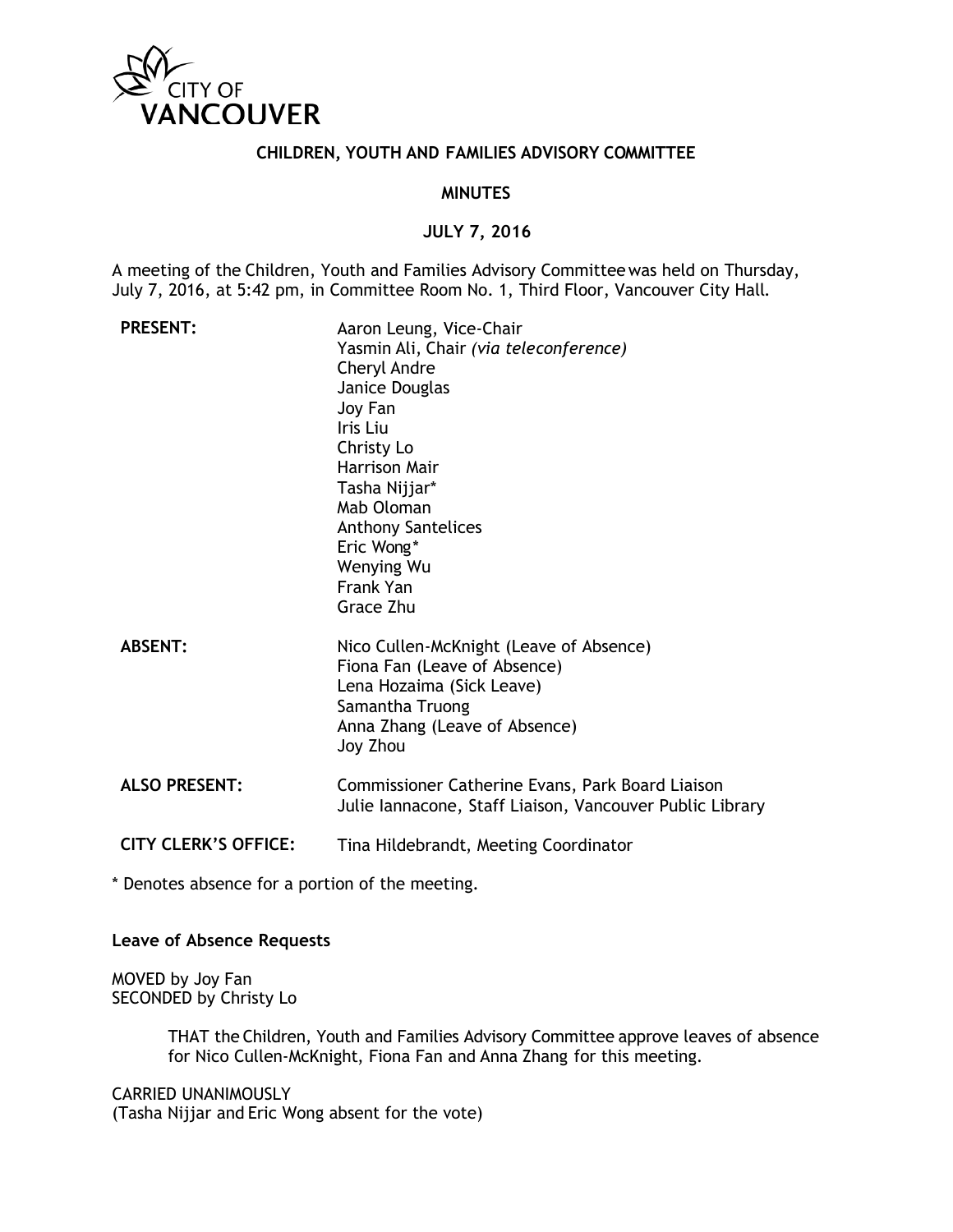# **Approval of Minutes**

#### MOVED by Mab Oloman SECONDED by Harrison Mair

THAT the Children, Youth and Families Advisory Committee approve the minutes from the meeting held June 2, 2016, as amended on page 2 under Item 1 in the first paragraph: "Keefer Circle" should read "Keefer Triangle", and as amended on page 3 under Item 2 to add Joy Fan to the Housing Sub-committee.

CARRIED UNANIMOUSLY (Tasha Nijjar and Eric Wong absent for the vote)

## **1. Family Housing Policy in Vancouver**

Janice Douglas provided a brief overview on staff's proposed policy to increase the supply of housing units suitable for families and sought the Committee's approval to send a letter in support to Mayor and Council.

MOVED by Janice Douglas SECONDED by Joy Fan

> THAT the Children, Youth and Families Advisory Committee adopt and send a letter in support of the proposed new housing policy that would have all new developments incorporate 35% family friendly units, to Mayor and Council.

### CARRIED UNANIMOUSLY

# **2. Education Updates and Initial Planning for Town Hall Events**

The Vice-Chair presented a Location Analysis Report on potential town hall locations and responded to questions.

Discussion included possible use of other venues such as schools. Some members requested further clarification regarding this matter in relation to the Committee's mandate and it was agreed to refer discussion to the September meeting.

MOVED by Aaron Leung SECONDED by Joy Fan

> THAT the Children, Youth and Families Advisory Committee refer discussion on Education Updates and Initial Planning for Town Hall Events to the September 8, 2016, meeting;

> FURTHER THAT the Committee appoint Cheryl Andre, Joy Fan, Christy Lo, Tasha Nijjar, Wenying Wu and Frank Yan to participate on the Education Sub-committee through the Summer to discuss the Location Analysis Report.

### CARRIED UNANIMOUSLY

### **3. Social Media Sub-Committee Update**

Cheryl Andre reviewed recommendations arising from the sub-committee meeting held June 30, 2016, and responded to questions.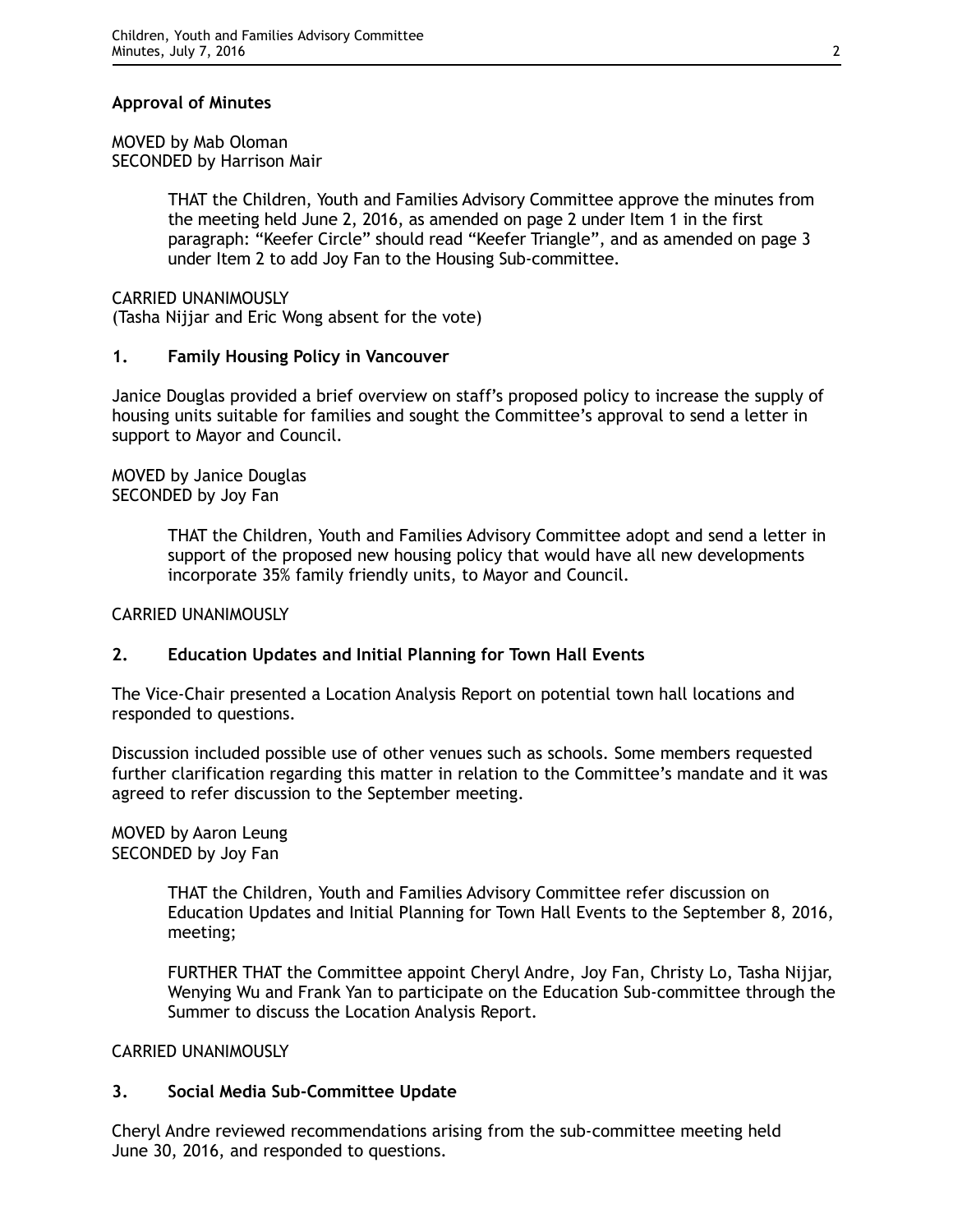## MOVED by Cheryl Andre SECONDED by Joy Fan

### **WHEREAS**

The Children, Youth and Families Advisory Committee's Social Media Sub-Committee met on June 30, 2016, and decided on the following goals:

- opening conversations about general issues related to our mandate and to what we are currently working on;
- using social media to reach out to youth and children for their opinions; and
- showing the public the faces behind the Children, Youth and Families Advisory Committee.

## THEREFORE BE IT RESOLVED

- A. THAT the Children, Youth and Families Advisory Committee approve the goals as stated above.
- B. THAT the Children, Youth and Families Advisory Committee direct the Social Media Sub-Committee to ask Corporate Communications for support and training of members who will be tasked with running the Committee's social media page.
- C. THAT, after gaining approval for a Facebook page and Twitter account by Corporate Communications, the Children, Youth and Families Advisory Committee's Social Media Sub-Committee will post the Committee's approved letters and motions, inspirational children and youth featured in the media, general updates on Committee activities, small autobiographies of Committee members, as well as news articles relating to children, youth and families.

### CARRIED UNANIMOUSLY

MOVED by Wenying Wu SECONDED by Joy Fan

> THAT the Children, Youth and Families Advisory Committee appoint Cheryl Andre as Chair of the Social Media Sub-Committee until the end of the appointment term.

### CARRIED UNANIMOUSLY

### **4. Proposal for a Committee Youth Engagement Plan**

Anthony Santelices along with the Vice-Chair sought the Committee's feedback on a proposal for a Committee Youth Engagement Plan and responded to questions.

#### MOVED by Mab Oloman SECONDED by Joy Fan

THAT the Children, Youth and Family Advisory Committee establish a working group to explore best practices for getting the voices of children and youth in to civic decision making and report back to the November 10, 2016, meeting.